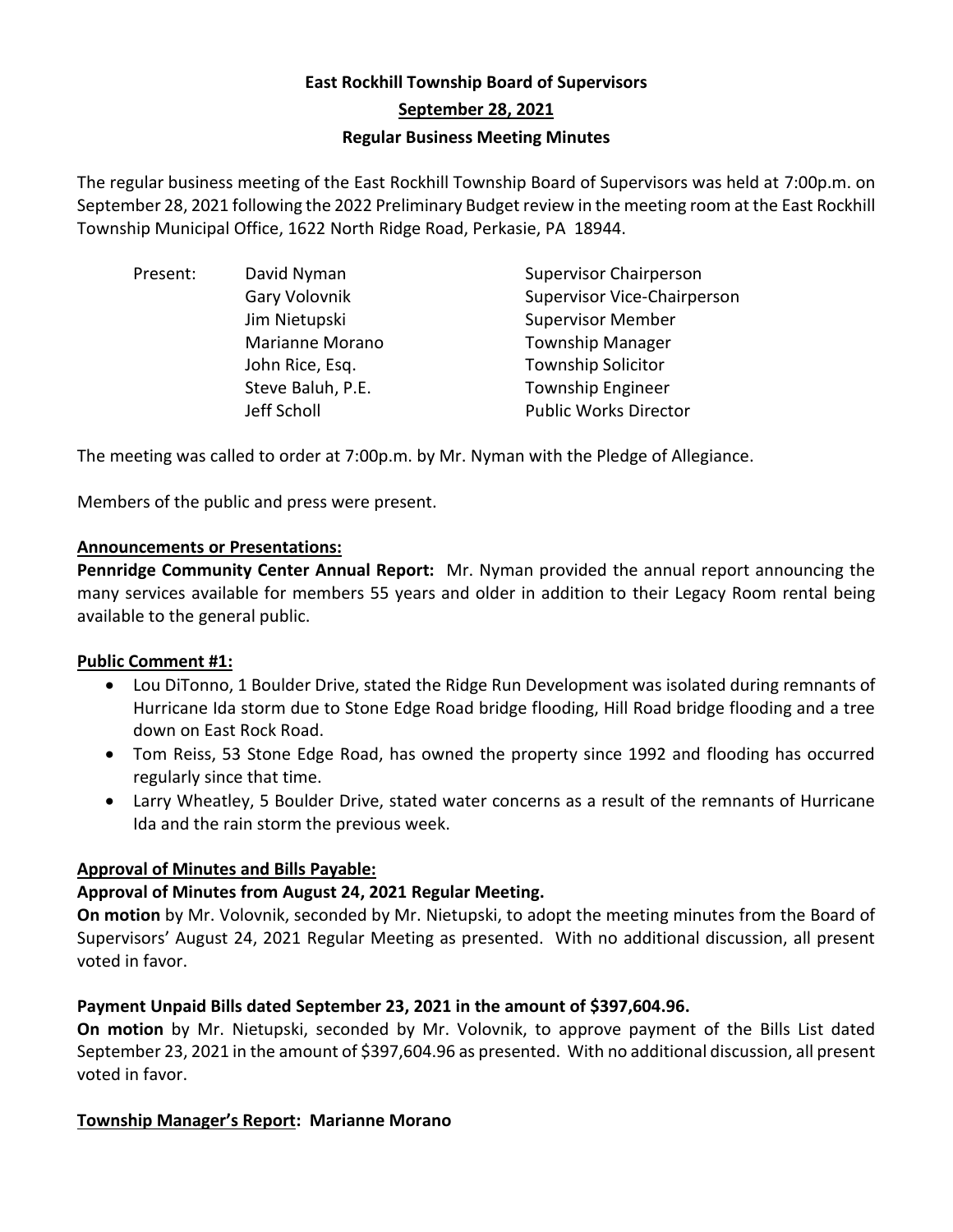## **Park and Recreation Board Appointment.** Mr. M. Arthur Hallett introduced himself.

**On motion** by Mr. Nietupski, seconded by Mr. Volovnik, to appoint M. Arthur Hallett to the Park and Recreation Board with a term ending December 31, 2021. With no additional discussion, all present voted in favor.

## **Road Dedication Resolution 2021-13.**

**On motion** by Mr. Volovnik, seconded by Mr. Nietupski, to adopt **Resolution 2021-13** accepting the deed of dedication of Fox Hill Road as presented. With no additional discussion, all present voted in favor.

## **Presentation of the 2022 Minimum Municipal Obligation (MMO) to the Township Pension Plans.**  Received and distributed to the Supervisors for review.

**On motion** by Mr. Nietupski, seconded by Mr. Volovnik, to acknowledge receipt of the 2022 Minimum Municipal Obligation. With no additional discussion, all present voted in favor.

## **Salt Bids 2021-2022 Season.**

**On motion** by Mr. Nietupski, seconded by Mr. Volovnik, to award the 2021-2022 salt bids to Cargill, Inc. through Costars at the rate of \$62.31 per ton for the 250 tons as required and to Morton Salt, Inc. through Bucks County Consortium at the rate of \$57.88 per ton delivered and \$57.00 per ton undelivered as presented. With no additional discussion, all present voted in favor.

**Municipal Office Addition.** A proposal was presented from Wenhold Builders for crown moulding and eave extension for fascia replacement. It was noted the current fascia was as specified and installed according to approved bid plans. Board consensus was to replace the fascia with the same style but with a material of a heavier guage that would remain straight.

**Request to Purchase Sewer EDU's.** Correspondence from Pennridge Wastewater Treatment Authority (PWTA) to all members was received to consider the sale of 25 sewer EDU's to Hilltown Township Water and Sewer Authority. The Board was provided an evaluation of how many EDUs East Rockhill Township currently has.

**On motion** by Mr. Volovnik, seconded by Mr. Nietupski, to decline the request for the sale of Equivalent Dwelling Units (EDUs). With no additional discussion, all present voted in favor.

**Bridge #279 on West Rock Road over Three Mile Run.** Bucks County anticipated bridge reconstruction and closure Spring 2022.

**On motion** by Mr. Nietupski, seconded by Mr. Volovnik, to approve the Township Manager report. With no additional discussion, all present voted in favor.

## **Public Works Report: Jeff Scholl**

Mr. Scholl updated the Board on Public Works activities as of September 23, 2021. Of note, remnants of Hurricane Ida with unprecedented rain fall was handled without any major incidents and a check valve at the sewer pump station needs replacement. The report is on file.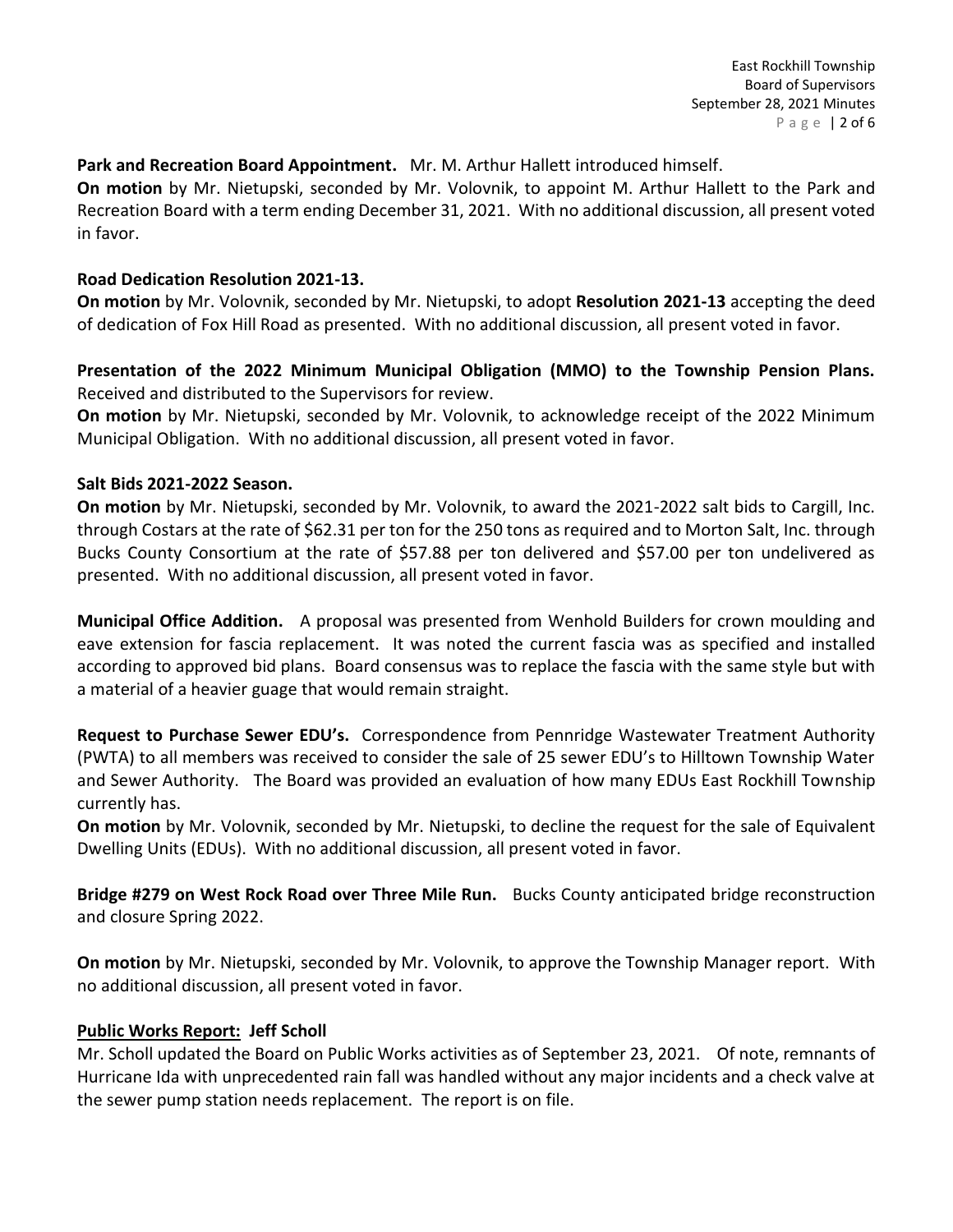**On motion** by Mr. Volovnik, seconded by Mr. Nietupski, to approve the Township Public Works report. With no additional discussion, all present voted in favor.

## **Township Engineer Report: Steve Baluh, P.E.**

**Stone Edge Road Bridge.** Mr. Baluh provided the history of the Stone Edge Road bridge installation.

- $\circ$  The Ridge Run Development was approved by a court stipulation agreement dated 1988. Per the recorded plan all five (5) phases were approved at that time.
- o Stone Edge Road crosses Three Mile Run with a box culvert that was built according to the approved Ridge Run Development plan. An image was provided to the Board and public that showed the approved design which depicts the culvert is constructed below the 25 year floodplain and 100 year flood plain and thus was designed and constructed to flood during heavy rain events.
- $\circ$  In 1998 the Reserve at Woodbridge Development was approved by conditional use with the condition a new bridge was to be constructed or \$300,000 was to be contributed to the Township for Stone Edge Road improvements. The applicant appealed the approval and by a 1999 Court Order the new bridge requirement was removed and a \$225,000.00 contribution was required to be made to the Township. The funds remain accounted for by the Township allocated to remediate the Stone Edge Road culvert.
- $\circ$  The Reserve at Woodbridge was not approved with an easement or emergency access to Three Mile Run Road. There is a driveway that allows access to (Lysak) exisitng dwelling.
- o A 2015 FEMA map which is still relevant today was provided depicting the railroad culvert causes water to spread out but the flood plain is narrow at the rail road bridge. A 100 year, 500 year and cross-section lines which indicates DEP has done a detailed study for accuracy was provided to the Board and public.
- $\circ$  A Three Mile Run creek profile depicted the railroad bridge height, a small private driveway and Stone Edge Road with 10 year to 500 year floodplain indicators. It was noted the private driveway and Stone Edge culvert are constructed below the 10 year flood level and was designed and approved to flood.
- $\circ$  In 2000 staff was directed to meet with DEP to explore options to improve the Stone Edge Road culvert. Changes in the existing creek bed were not permitted and it was to be maintained. At that time DEP recognized there was a problem and were agreeable to adding two (2) additional culverts and raising the height of Stone Edge Road two feet (2'). DEP required a construction easement to do the work and a floodplain easement in recognition that the water could back up more frequently on the private property. The floodplain easement encompassed a large portion of the private property. In 2004 the project ceased due to the Township not being able to meet the demands of the property owner and therefore obtaining the required easements could not be accomplished.
- $\circ$  It was stated to raise Stone Edge Road bed over the 100 year floodplain would have the potential to back up water more frequently downstream. If a bridge were constructed, the beams under the bridge would need to be out of the 100 year floodplain and therefore Stone Edge Road would be raised four feet (4') higher than Three Mile Run Road.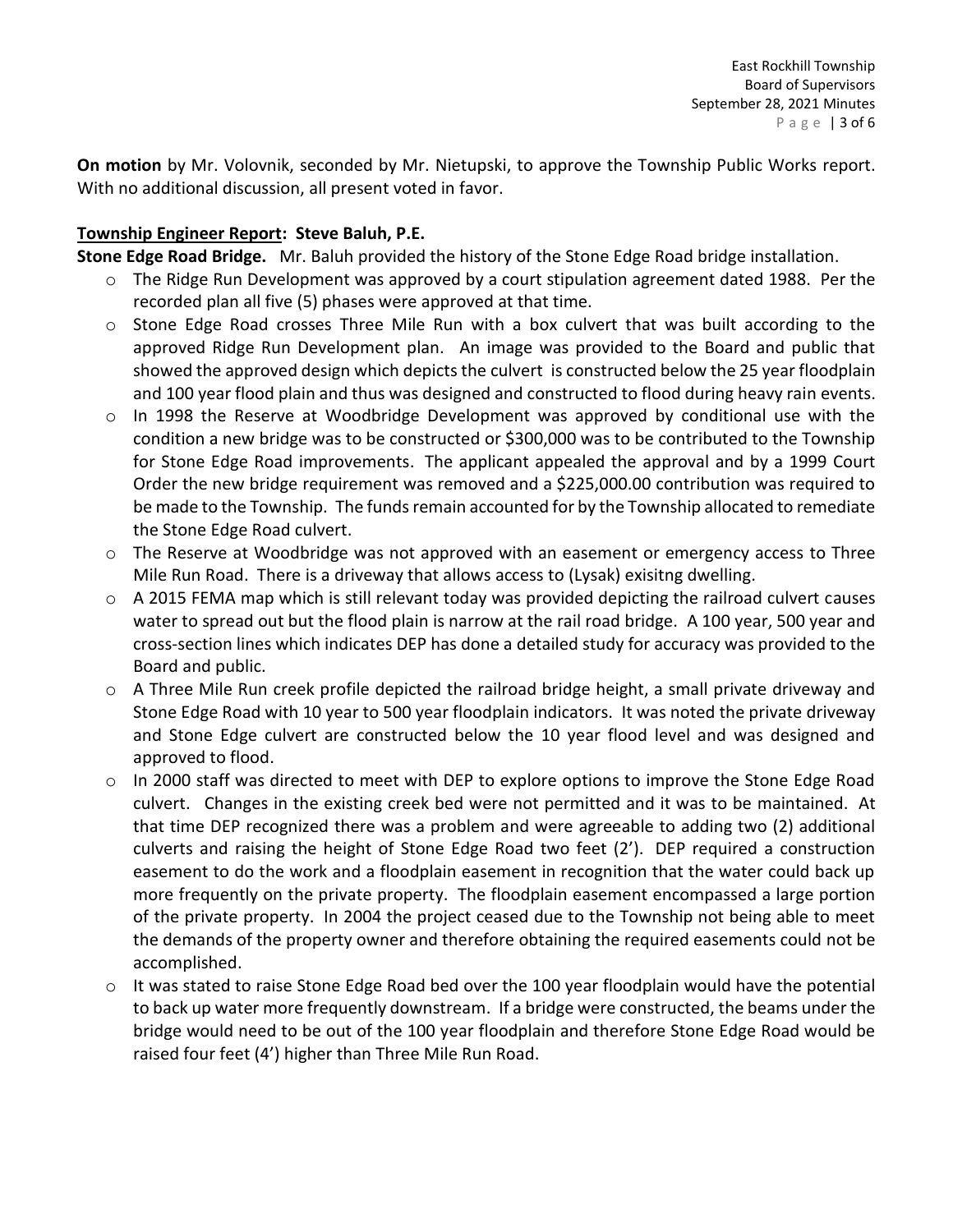- Mr. Nietupski questioned if improvements could be done to Hill Road bridge and if there was grant availability. The Hill Road bridge is owned by Bucks County. FEMA has competitive grant projects which are considered with all project grant applications in the area.
- Mr. Volovnik questioned if stream overgrowth and depth of creek could be corrected. Approvals are required for any work outside of 50 feet from the edge of a roadway in a waterway from Army Corp of Engineers and DEP.
- Larry Wheatley, 5 Boulder Drive, stated SEPTA should be talked to about railroad bridge.
- Cathy Costello, 10 Boulder Drive, questioned what action could be taken if a property owner will not allow an easement. Eminent domain.
- Arthur Hallett, 2210 N. Rockhill Road, noted Bucks County recently did improvements to the Hill Road bridge.
- Lou DiTonno, 1 Boulder Drive, questioned if the two culverts considered in 2000 were an exception to the rule. Yes.
- Photos of flooding will be emailed to the Township Manager for the public record.
- Ron Schulberger, 2386 Hill Road, questioned the impact to properties downstream. Typically diminished with the length but would need to be investigated.
- Mr. Volovnik questioned why Old Bethlehem Pike bridge does not flood. The bridge has good height and less stream flow.
- Lou DiTonno, 1 Boulder Drive, stated he does not believe the McClennen Tract will not create more water into their development. The Township Engineer has stated there will be less water from the McClennen Tract and DEP NPDES permit is also required. These requirements were not in effect in 1988 when his development was approved.
- Larry Wheatley, 5 Boulder Drive, stated retention basins do not work
- Cathy Costello, 10 Boulder Drive, stated driveway pipes are not being maintained and are not functioning and property owners should be notified.
- Lou DiTonno, 1 Boulder Drive, stated water would flow in a stormwater pipe if it was at a 90 degree angle instead of a T.

The Township Engineer will meet with Department of Environmental Protection for consideration of allowable design options impacting the FEMA floodplain and develop options for consideration.

# **Release of Escrow Vouchers.**

# **Pennridge Animal Hospital.**

**On motion** by Mr. Volovnik, seconded by Mr. Nietupski, to accept completion of the Pennridge Animal Hospital (Mehmanus Holdings LLC) and the maintenance period. With no additional discussion, all present voted in favor.

**On motion** by Mr. Nietupski, seconded by Mr. Volovnik, to approve the Mehmanus Holdings LLC Escrow Voucher 1 dated September 17, 2021 payable to Wynn Associates, Inc. in the amount of \$448.17 for construction observation and to approve the Mehmanus Holdings LLC Escrow Voucher 2 dated September 17, 2021 payable to Mehmanus Holdings LLC in the amount of \$78,280.82 for reduction to maintenance retainage as presented. With no additional discussion, all present voted in favor.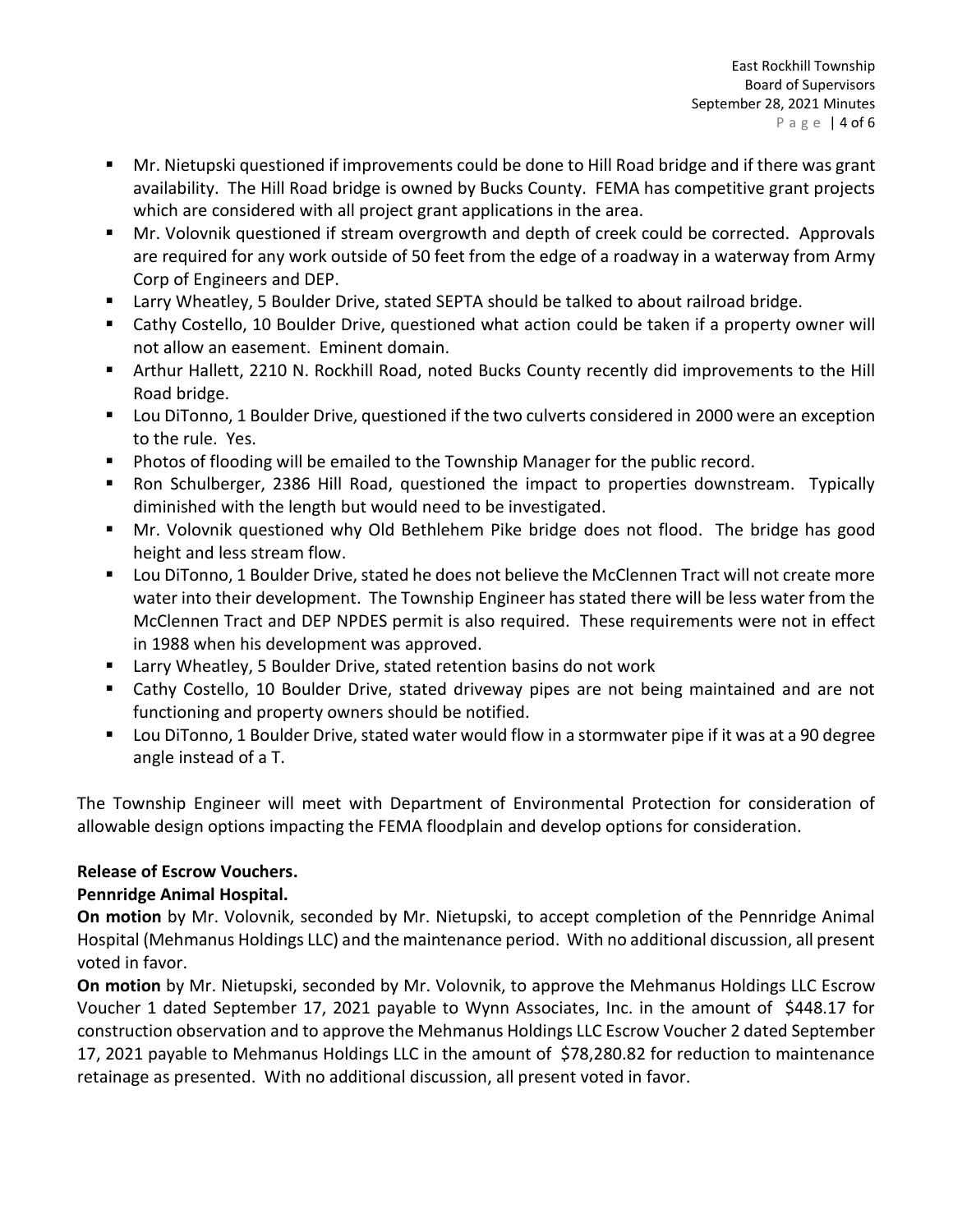**On motion** by Mr. Nietupski, seconded by Mr. Volovnik, to accept the Township Engineer's report. With no additional discussion, all present voted in favor.

# **Township Solicitor Report: John Rice, Esq.**

# **Fox Stormwater Operation and Maintenance Agreement and Access Easement for Casadonti Homes Inc., Ridge Road Bucks County Tax Map Parcel 12-009-224-002**

**On motion** by Mr. Nietupski, seconded by Mr. Volovnik, to approve the Chairperson to execute the Stormwater Operation and Maintenance Agreement and Access Easement for Ridge Road, Casadonti Homes, tax map parcel 12-009-224-002 as presented. With no additional discussion, all present voted in favor.

Mr. Rice requested an Executive Session to discuss litigation.

**On motion** by Mr. Volovnik, seconded by Mr. Nietupski, to accept the Township Solicitor's report. With no additional discussion, all present voted in favor.

# **Board and Commission Reports**

# **Pennridge Regional Police Department: Chief Paul Dickinson, Jr.**

The Chief shared the August, 2021 Pennridge Regional Police activity report. The report is on file.

- Lou DiTonno, 1 Boulder Drive, requested the status of Stone Edge Road speed studies. The Police Department had speed boards in three (3) locations and conducted 45 details were done in the last month. Speeds are not excessive and on average are 25 mph.
- Larry Wheatley, 5 Boulder Drive, stated the presence of the Officer's car slows down vehicles.

**On motion** by Mr. Nietupski, seconded by Mr. Volovnik, to accept the Pennridge Regional Police Department report. With no additional discussion, all present voted in favor.

# **Pennridge Wastewater Treatment Authority: David Nyman**

Mr. Nyman shared the September 27, 2021 meeting report noting the 2022 budget was approved. The August 2021 minutes and flow reports were provided to the Board.

■ Larry Wheatley, 5 Boulder Drive, stated PRA trucks continue to go by his house which is a cul-desac. Mrs. Morano was directed to contact PRA (Perkasie Regional Authority) for a reason.

**On motion** by Mr. Volovnik, seconded by Mr. Nietupski, to accept the Pennridge Wastewater Treatment Authority report. With no additional discussion, all present voted in favor.

# **Pennridge Area Coordinating Committee: Gary Volovnik**

Mr. Volovnik shared highlights of the September 23, 2021, meeting. The notes were provided to the Board and are on file.

**On motion** by Mr. Nyman, seconded by Mr. Nietupski, to accept the Pennridge Area Coordinating Committee report. With no additional discussion, all present voted in favor.

# **Department and Emergency Services Reports**

**On motion** by Mr. Nietupski, seconded by Mr. Volovnik, to acknowledge receipt of the Department and Emergency Services reports. With no additional discussion, all present voted in favor.